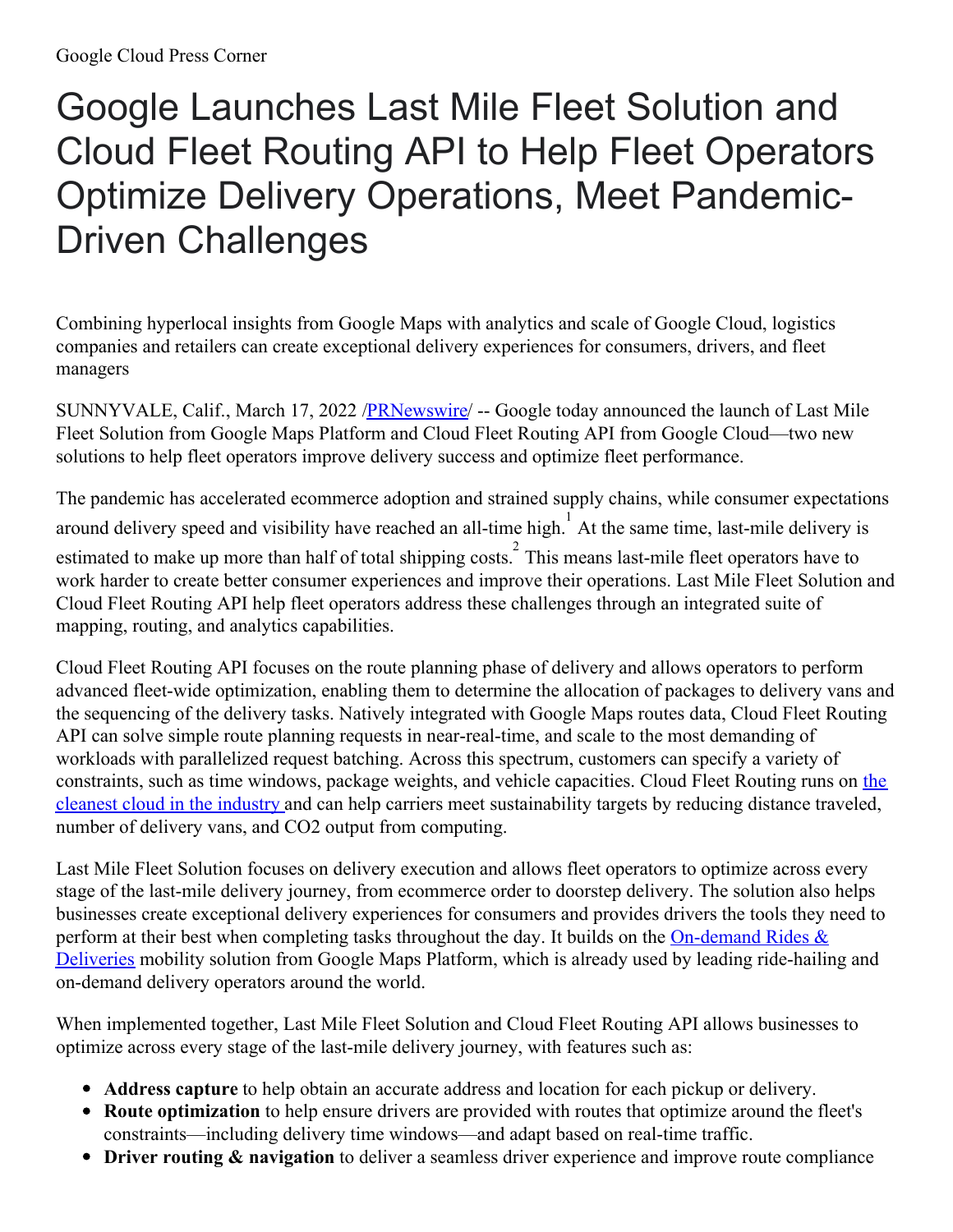with in-app navigation powered by Google Maps.

- **Shipment tracking** to keep consumers updated with live, day-of shipment tracking, including up-todate location and arrival times of customer packages.
- **Fleet performance** to enable visibility into real-time route progress and shipment insights for operations teams.

"The pandemic further accelerated both e-commerce and the number of deliveries, which were already growing rapidly. The increased strain on delivery networks, plus many other factors like driver shortages, poor address data, factory closures, and an increase in fuel prices have impacted delivery time and success," said Hans Thalbauer, Managing Director, Global Supply Chain & Logistics Industries, Google Cloud. "With Google Maps Platform's Last Mile Fleet Solution and Cloud Fleet Routing API, we're making it easier for delivery fleet operators to address these issues and create seamless experiences for consumers, drivers, and fleet managers."

"Our promise to customers is that we'll deliver their goods within 120 minutes of receiving their order, and efficient route planning and navigation is indispensable in helping us achieve that. We chose Google Maps Platform because no other provider supports us so well with data—from distance and travel time data for planning to real-time data while driving," said Thomas Manthey, Head of Engineering, Warehouse and Logistics, flaschenpost SE.

"At Paack, we are obsessed with helping some of the largest e-commerce retailers in Europe create exceptional delivery experiences for the millions of orders they receive each month. To scale quickly, we adopted Last Mile Fleet Solution and Cloud Fleet Routing which enables our drivers and fleet managers to maintain peak efficiency and go beyond our 98% on-time, first-time delivery rates," said Olivier Colinet, Chief Technology & Product Officer, Paack Logistics.

To learn more about Last Mile Fleet Solution and Cloud Fleet Routing API, [register](https://c212.net/c/link/?t=0&l=en&o=3475783-1&h=2563420820&u=https%3A%2F%2Fcloudonair.withgoogle.com%2Fevents%2Fsupply-chain-logistics-spotlight&a=register) for our upcoming Google Cloud Spotlight event, "Shining a light on supply chain and logistics."

Last Mile Fleet Solution is now in Public Preview for companies that directly manage or own their delivery fleet. To learn more, see our Last Mile Fleet Solution [blog](https://c212.net/c/link/?t=0&l=en&o=3475783-1&h=184041776&u=https%3A%2F%2Fcloud.google.com%2Fblog%2Fproducts%2Fmaps-platform%2Fintroducing-last-mile-fleet-solution-maximize-what-your-fleet-can-do-start-finish&a=blog+post) post. For pricing and availability of Last Mile Fleet Solution, customers should contact their [sales](https://c212.net/c/link/?t=0&l=en&o=3475783-1&h=3667509283&u=https%3A%2F%2Fmapsplatform.withgoogle.com%2Fmobility-interest-form%2Fhome.html%3Futm_source%3Dgcp_press_release%26utm_medium%3Dwebsite%26utm_campaign%3DFY22-Q1-global-bypass-other-cs-GMP-mobility-interest-form%26utm_content%3Dgcp_press_release&a=sales) representative.

Cloud Fleet Routing API will be Generally Available in Q2. For pricing and availability of Cloud Fleet Routing API, customers should contact their [sales](https://c212.net/c/link/?t=0&l=en&o=3475783-1&h=2573753339&u=https%3A%2F%2Fcloud.google.com%2Fcontact%3Fdirect%3Dtrue&a=sales) representative.

## **About Google Cloud**

Google Cloud accelerates every organization's ability to digitally transform its business. We deliver enterprise-grade solutions that leverage Google's cutting-edge technology – all on the cleanest cloud in the industry. Customers in more than 200 countries and territories turn to Google Cloud as their trusted partner to enable growth and solve their most critical business problems.

## **About Google Maps Platform**

Google Maps Platform helps organizations and developers create better experiences and improve operations through detailed geospatial data for more than 250 countries and territories. Our rich mapping products and solutions help everyone build with the familiar Google Maps interface used by more than a billion users every month.

1 McKinsey "Retail's need for unlocking value in [omnichannel](https://c212.net/c/link/?t=0&l=en&o=3475783-1&h=1370906677&u=https%3A%2F%2Fwww.mckinsey.com%2Findustries%2Fretail%2Four-insights%2Fretails-need-for-speed-unlocking-value-in-omnichannel-delivery&a=McKinsey+%22Retail%27s+need+for+unlocking+value+in+omnichannel+delivery%22%C2%A0) delivery"

2 [Capgemini](https://c212.net/c/link/?t=0&l=en&o=3475783-1&h=938771313&u=https%3A%2F%2Fwww.capgemini.com%2Fwp-content%2Fuploads%2F2019%2F01%2FReport-Digital-%25E2%2580%2593-Last-Mile-Delivery-Challenge1.pdf&a=Capgemini+Research+Institute%2C+Last+Mile+Delivery+Challenge) Research Institute, Last Mile Delivery Challenge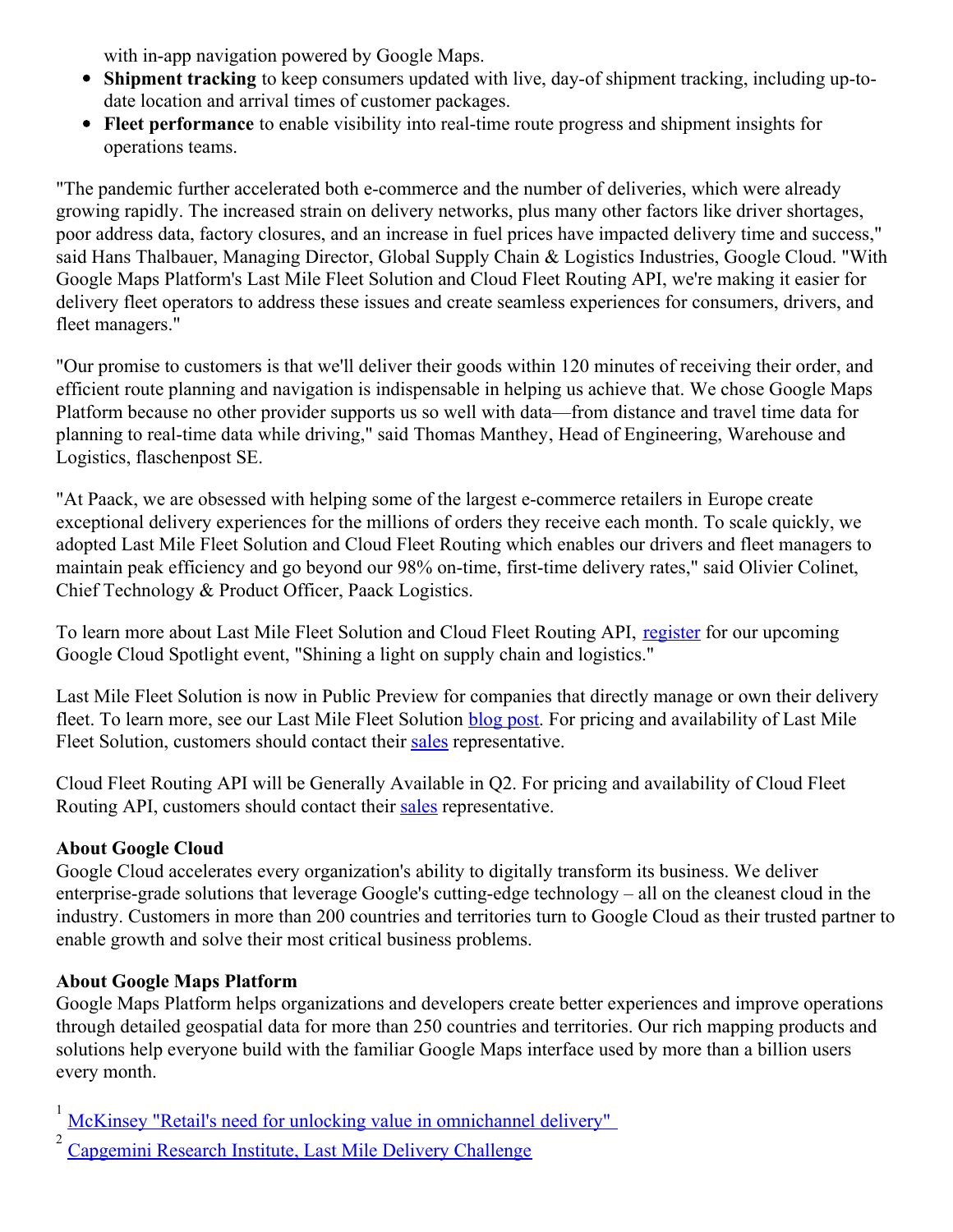

*Example driver experience with Last Mile Fleet Solution customer Paack*



*flaschenpost delivery driver*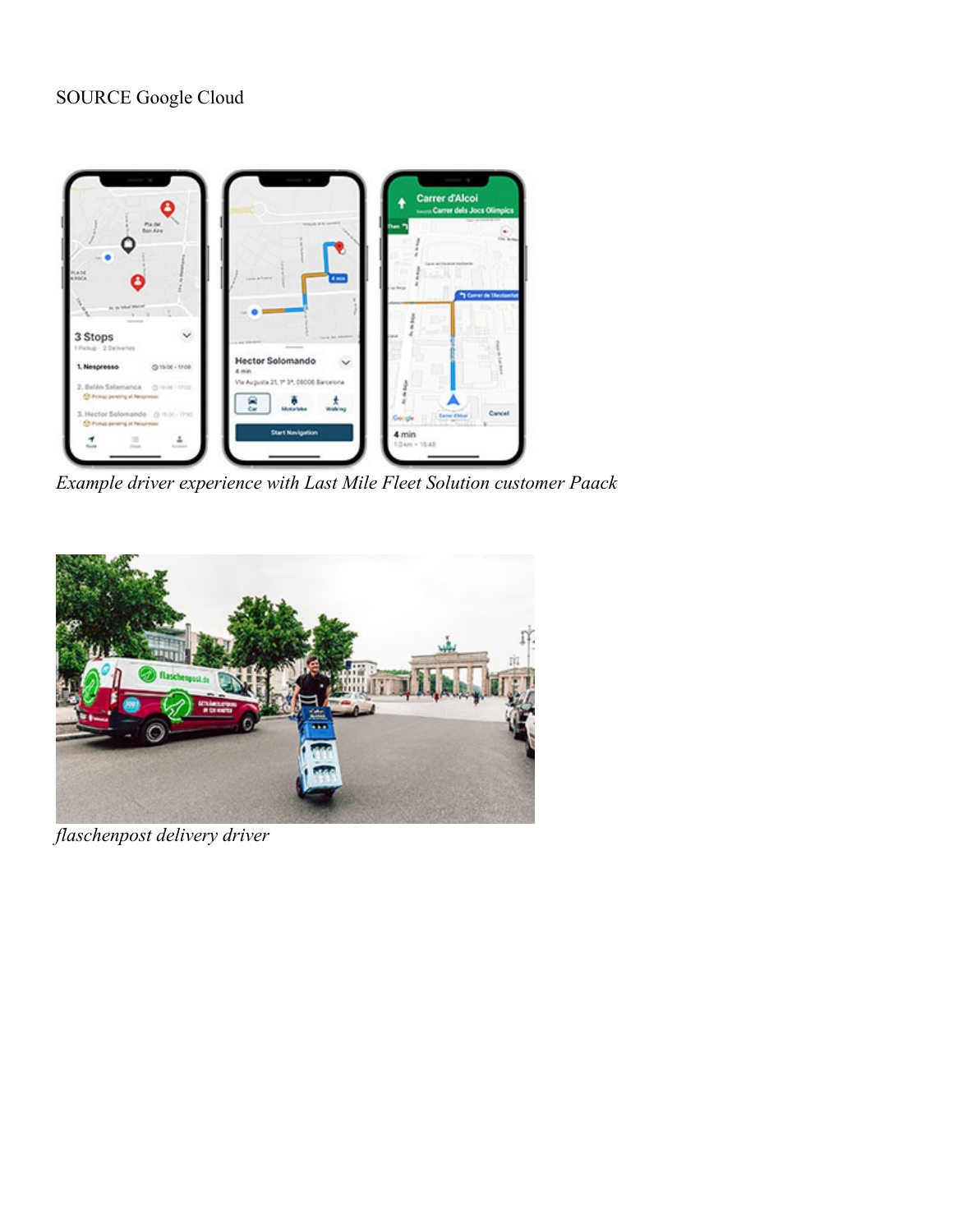

*Example illustration of shipment tracking using Last Mile Fleet Solution.*